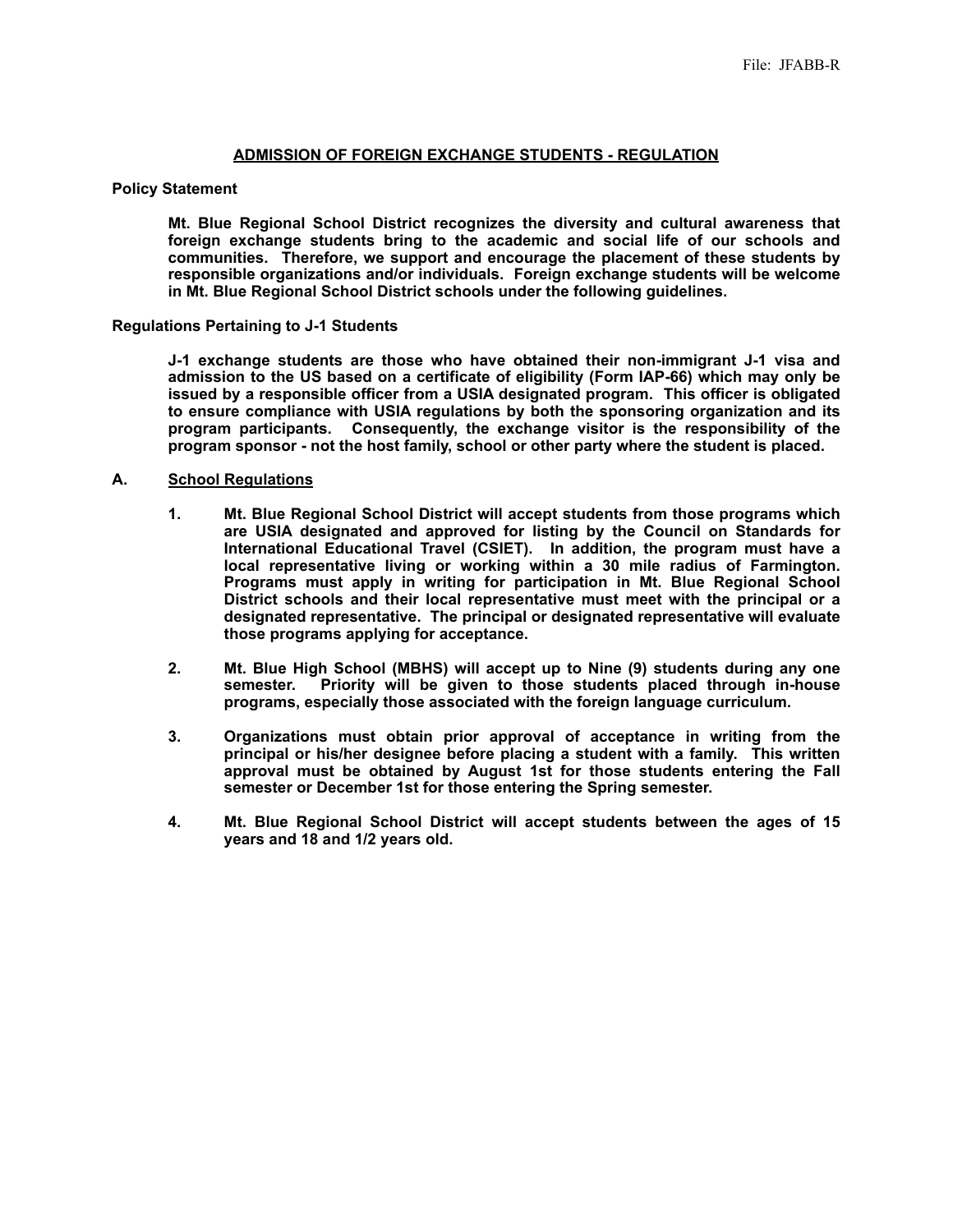### **ADMISSION OF FOREIGN EXCHANGE STUDENTS - REGULATION - Continued Regulations Pertaining to J-1 Students – Continued**

- **A. School Regulations Continued**
	- **5. Exchange students will be granted a Certificate of Completion for their course of study if they have met the MBHS attendance requirements and successfully complete all course work. Students may apply for a diploma based on proof of successful completion in their home school of a course of study equivalent to that required of Mt. Blue Regional School District students.**
	- **6. MBHS will grant academic credit for work completed based on the same criteria used for US students.**
	- **7. Mt. Blue Regional School District will waive tuition fees for those exchange students living within the District.**
	- **8. Exchange students must comply with the MBHS attendance policy. Absences from classes in order to give presentations in other Mt. Blue Regional School District classes, schools or communities will be excused.**
	- **9. Exchange students will be enrolled in classes on a space available basis after local Mt. Blue Regional School District students have been enrolled. MBHS will require all exchange students to take one (1) credit of English and one (1) additional credit of either US History or English during each semester they are enrolled. In addition, students must meet their own program requirements. Students will be allowed to participate in Senior activities and graduation if they wish.**
- **B. Program Sponsor Responsibilities**
	- **1. Programs must screen students for the following qualifications:**
		- **a. English Language Proficiency. Programs must provide proof of adequate English language proficiency to study in a US high school. The criteria for such proficiency will be satisfactory scores on a standard ESL test (i.e. SLEP) and/or successful participation in a personal interview conducted in English. If a student is found to be deficient in English the program must provide a tutor until adequate proficiency is attained.**
		- **b. Personal Qualifications. Programs must evaluate students through a personal interview and/or submit a recommendation from the student's principal or designee.**
		- **c. Previous Academic Record. Programs must submit proof of satisfactory completion of the course of study followed in the student's home school.**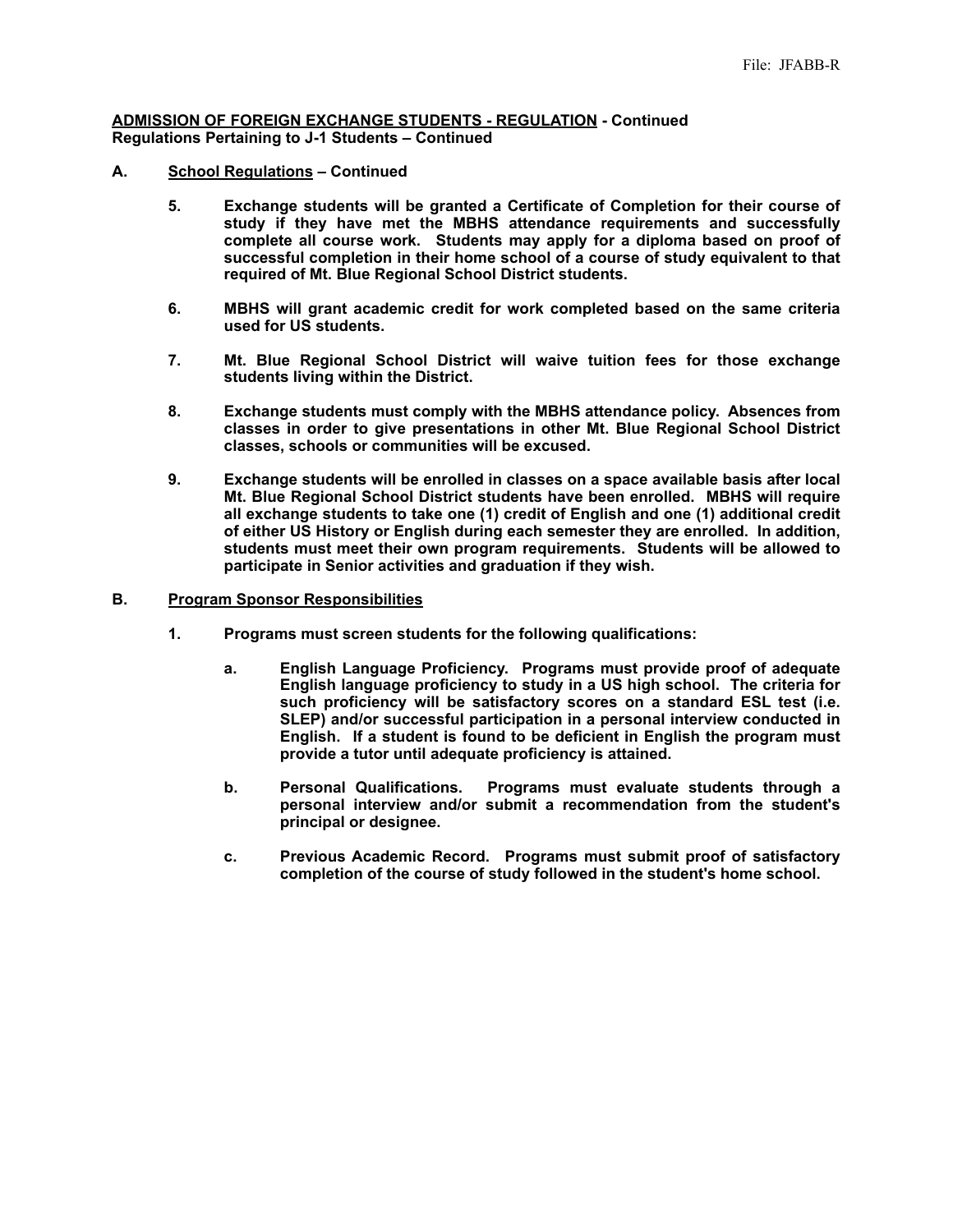### **ADMISSION OF FOREIGN EXCHANGE STUDENTS - REGULATION - Continued Regulations Pertaining to J-1 Students - Continued**

# **B. Program Sponsor Responsibilities - Continued**

- **2. Programs must screen prospective host families on the basis of a personal interview in their home. Every effort should be made to match families and students on the basis of criteria appropriate to the program.**
- **3. Programs must provide pre-departure orientation for their students in the home**  In addition, the local representative must hold an **orientation meeting with the student and his/her family within one (1) week of the student's arrival. Local representatives must provide orientation for the host family prior to the arrival of the student.**
- **4. For each student enrolled, the program must provide the following information:**
	- **a. insurance verification in English,**
	- **b. immunization record,**
	- **c. English translation of transcript,**
	- name, address and telephone of contact person, and

 **e. host family information including name, address, telephone, name of any host students currently enrolled in host school.**

## **C. Regulations Pertaining to F-1 Students**

**F-1 exchange students are those who have obtained their non-immigrant F-1 visa and admission to the US based on a certificate of eligibility (Form I-20A-B) which may only be issued by a Designated School Official from a US Immigration and Naturalization Service (INS) approved school. This official is obliged to ensure that the school complies with the INS regulations. Consequently, the school is responsible to the INS for the foreign exchange student. The F-1 foreign student also has obligations under US immigration regulations. An F-1 student must:**

- **a) have sufficient financial resources for the anticipated stay in the United States;**
- **b) have a residence abroad to return to upon completion of the program in the United States; and,**
- **c) always maintain lawful immigration status while in the United States.**

#### **C. Regulations Pertaining to F-1 Students**

 **1. School/US Guardian Responsibilities**

**Anyone enrolling a student under an F-1 visa must submit proof of personal qualifications of the student based on the recommendation of the student's home school principal or designee.**

**Proof of English language proficiency sufficient for successful study in a US high school. Criteria for evaluation will be satisfactory score on a standard ESL test and/or recommendation of the student's English teacher. If the student is found deficient in English the US Guardian must provide a tutor until adequate proficiency is attained.**